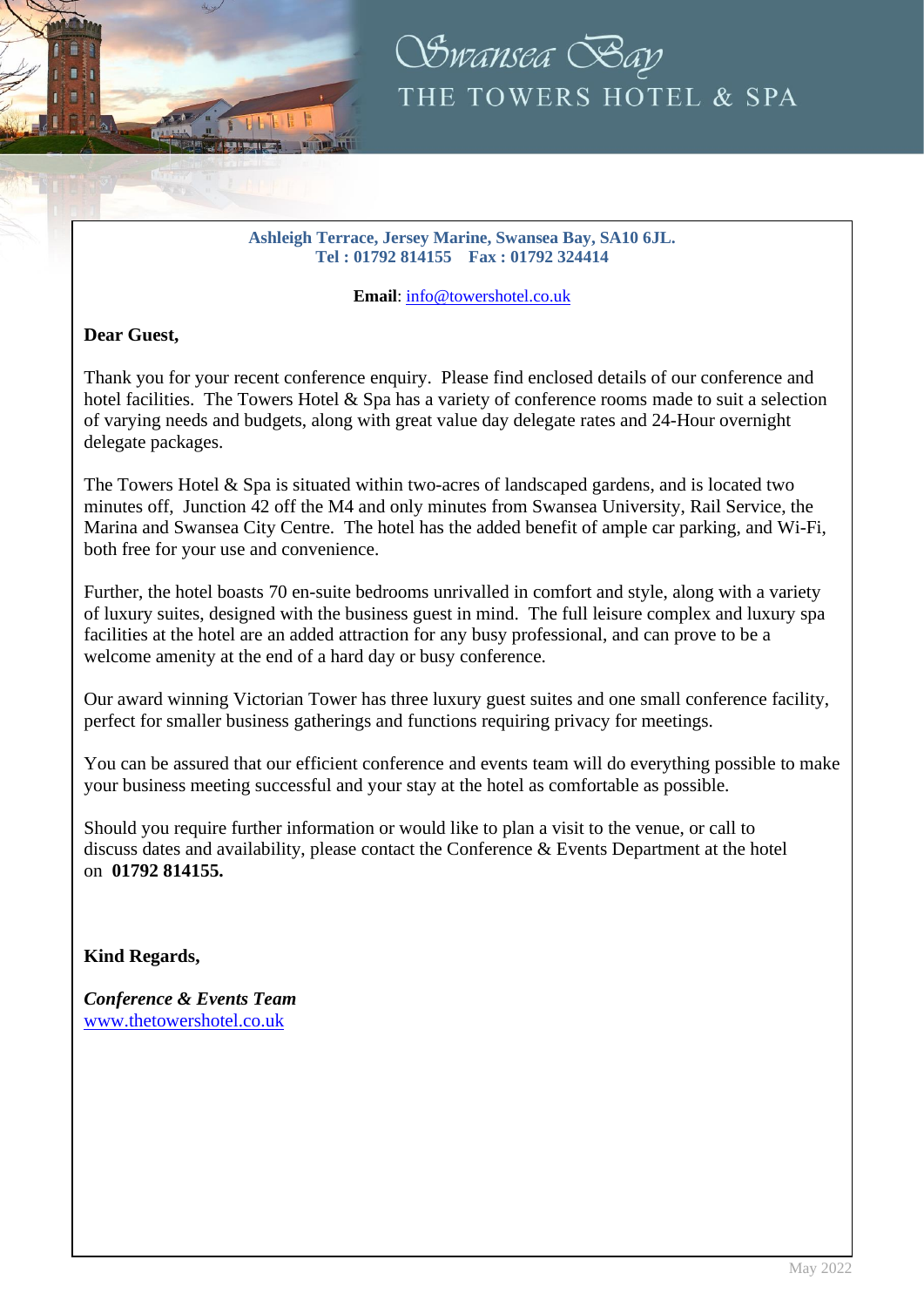# **Day Delegate Package from £27.50 per person**

### *(Minimum 10 delegates)*

### Includes:

- Conference Room Hire
- Data Projector
- Stationary Paper & Pencils
- Flipchart & Pens
- Mints on Table for Conference
- Assorted Cordials with Chilled Water
- Tea/Coffee on Arrival
- Buffet Lunch served with Tea/Coffee *(Buffet Menu options 1, 2 or 3)*
- Tea/Coffee later in the afternoon served with Biscuits
- Complimentary car parking at the hotel
- Free Wi-Fi service
- Free Parking

## **24-Hour, Delegate Package from £117.50 per person (Standard Room) £127.50 per person (Superior Room)**

#### *(Minimum 10 delegates)*

#### Includes:

- Conference Room Hire
- Data Projector
- Stationary Paper & Pencils
- Flipchart & Pens
- Mints on Table for Conference
- Assorted Cordials with Chilled Water
- Tea/Coffee on Arrival
- Buffet Lunch served with Tea/Coffee (Options Buffet Menu 1, 2 or 3)
- Tea/Coffee later in the afternoon served with Biscuits
- Three-Course Limited Dinner
- Overnight Accommodation in a luxury bedroom
- Full Welsh Breakfast
- Complimentary use of the Towers Hotel leisure facilities
- Complimentary car parking at the hotel
- Free Wi-Fi service
- Free Parking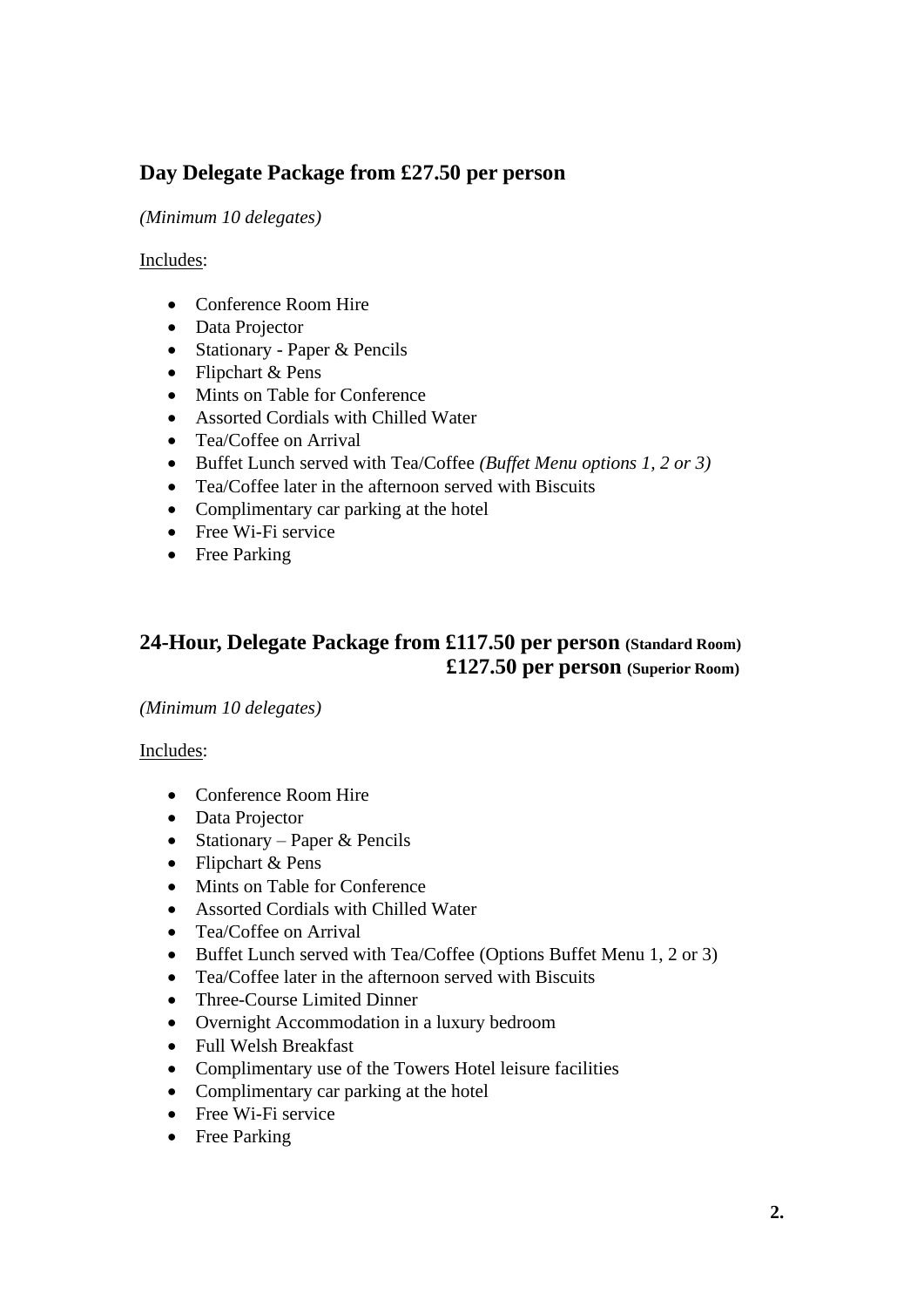# **Conference Facilities**

## **Captain Evan Evans Room**

This conference room is located in the main block of the hotel and is perfect for meetings and conferences, as the room benefits from natural daylight, is fully air-conditioned and has all the equipment required to conduct a professional business meeting or seminar.

| <b>Room Set-Up</b> | <b>Theatre</b> | <b>Boardroom</b>   <b>Classroom</b> |    | <b>Cabaret</b> | Dining         |
|--------------------|----------------|-------------------------------------|----|----------------|----------------|
|                    | 70             |                                     | 40 |                | 5 Tables of 10 |

### Room Dimensions - 39FT X 23FT

## **Fox Talbot Room**

Located next to the Captain Evan Evans Room in the main block of the hotel, this conference room is perfect for meetings and conferences, as the room benefits from natural daylight, is fully air-conditioned and has all the equipment required to conduct a professional business meeting or seminar.

| Room Set Up |    | <b>Theatre</b>   Boardroom   Classroom   Cabaret |  | Dining |
|-------------|----|--------------------------------------------------|--|--------|
|             | 40 |                                                  |  | N/A    |

#### Room Dimensions - 23FT X 25FT

## **Penderyn Lounge**

Despite functioning as the hotel's resident's bar during the evenings, the Penderyn Lounge may also be hired for private functions. The room is modern and contemporary, with Wi-Fi connectivity. It is fully air conditioned and benefits from its own bar area. This room is suitable for a variety of uses, including conferences, private functions and a relaxing breakout area from other conference rooms. (Room as staged, holds approximately 90-100 patrons.)

| Room Set Up |    | <b>Theatre</b>   Boardroom   Classroom   Cabaret |  | Dining |
|-------------|----|--------------------------------------------------|--|--------|
|             | 20 |                                                  |  | 40     |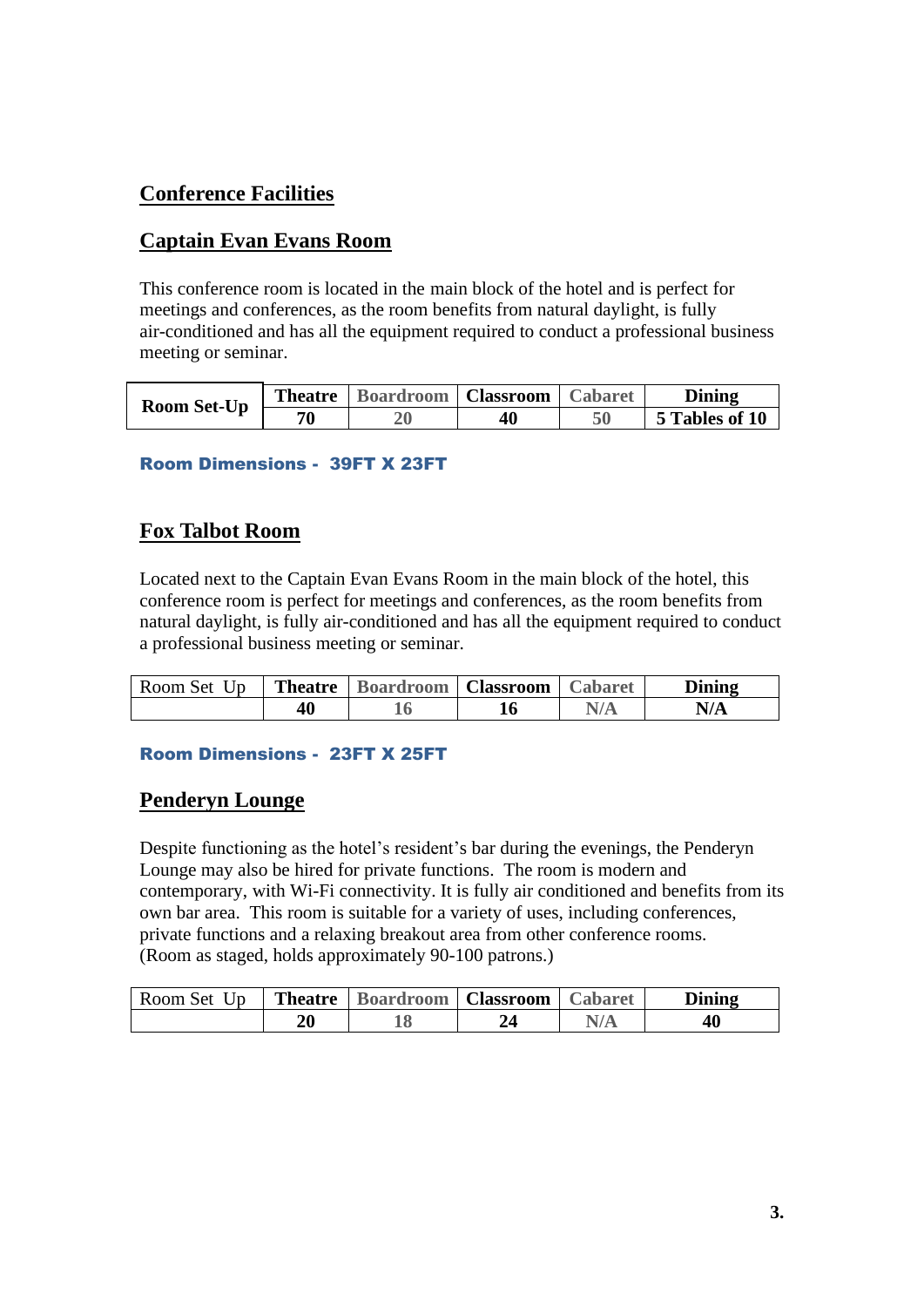## **The Tower Boardroom**

As the name suggests, this naturally lit room is situated in our Victorian Tower and is perfect for the smaller meetings and conferences, requiring privacy.

| $\mathbf{U}\mathbf{p}$<br><b>Room Set</b> | <b>Theatre</b>   Boardroom   Classroom |     | <b>Cabaret</b> | Dining |
|-------------------------------------------|----------------------------------------|-----|----------------|--------|
|                                           |                                        | N/A |                | N/A    |

## **The Function Suite**

The largest of all our rooms, the Function Suite can be used for a variety of uses, including private functions, larger conferences, trade shows and exhibitions. The room benefits from plenty of natural daylight, is fully air conditioned and has its own bar area and dance floor.

| Room Set Up | <b>Theatre</b> | <b>Boardroom</b>   <b>Classroom</b> |     | <b>Cabaret</b> | Dining     |
|-------------|----------------|-------------------------------------|-----|----------------|------------|
|             | 100            | $\mathbb{C}\mathbf{all}$            | N/A | <b>200</b>     | <b>200</b> |

### Room Dimensions- 11.50M X27.40M- Height 17FT (37ft x 89ft) Dance Floor Dimensions- 23.6ft (l) x 31.7ft (w) Back Wall Area- 31.7ft

*\* Call the hotel, for further details.*

### **Equipment in Rooms (Included in Room Hire Cost)**

Power point presentation equipment Screen Video/DVD PA System (with the exception of Tower Boardroom) Flipchart Free Wi-Fi

### **Additional Equipment available**

Extra Flipcharts & Pens OHP

**I.T. Room** Full internet access / Email Fax Services / Photocopying (Chargeable)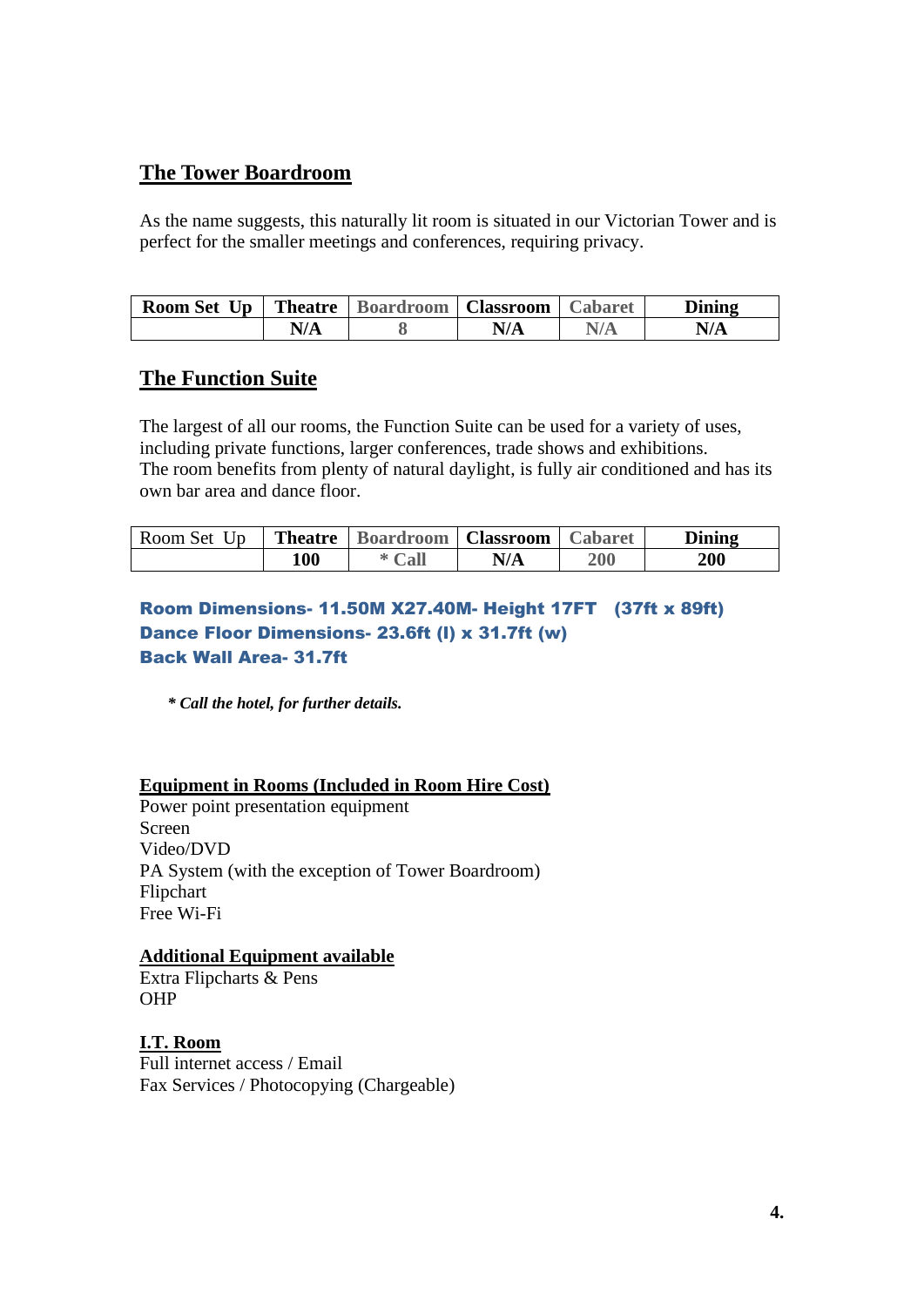## **Conference Room Hire Rates**

| <b>Room</b>             | Day               | <b>Half Day/Evening</b> |
|-------------------------|-------------------|-------------------------|
| Captain Evan Evans Room | £150.00           | £100.00                 |
| <b>Fox Talbot Room</b>  | £150.00           | £100.00                 |
| <b>Tower Boardroom</b>  | £150.00           | £100.00                 |
| Penderyn Lounge         | £150.00           | £100.00                 |
| <b>Function Suite</b>   | £150.00 - £500.00 | £150.00                 |

• Rates are calculated depending on room, time required and the number of delegates. Day rates are based on 8.00am – 5.00pm usage. Hours outside of these are priced on application. Evening rates are based on a 6.00pm – Midnight basis.

## **Accommodation Rates**

| <b>Standard Room (Single Occupancy)</b> | £80.00            |
|-----------------------------------------|-------------------|
| <b>Standard Room (Double Occupancy)</b> | £90.00            |
| Superior Room (Single Occupancy)        | £100.00           |
| Superior Room (Double Occupancy)        | £110.00           |
| <b>Superior Suite</b>                   | £150.00           |
| Deluxe Suite                            | £175.00 - £250.00 |

\* Rates quoted are inclusive of full welsh breakfast and full use of the leisure facilities. Special rates are available for delegates, to include an evening meal. Rates based on mid-week availability. Please ask the Conference Team for further details.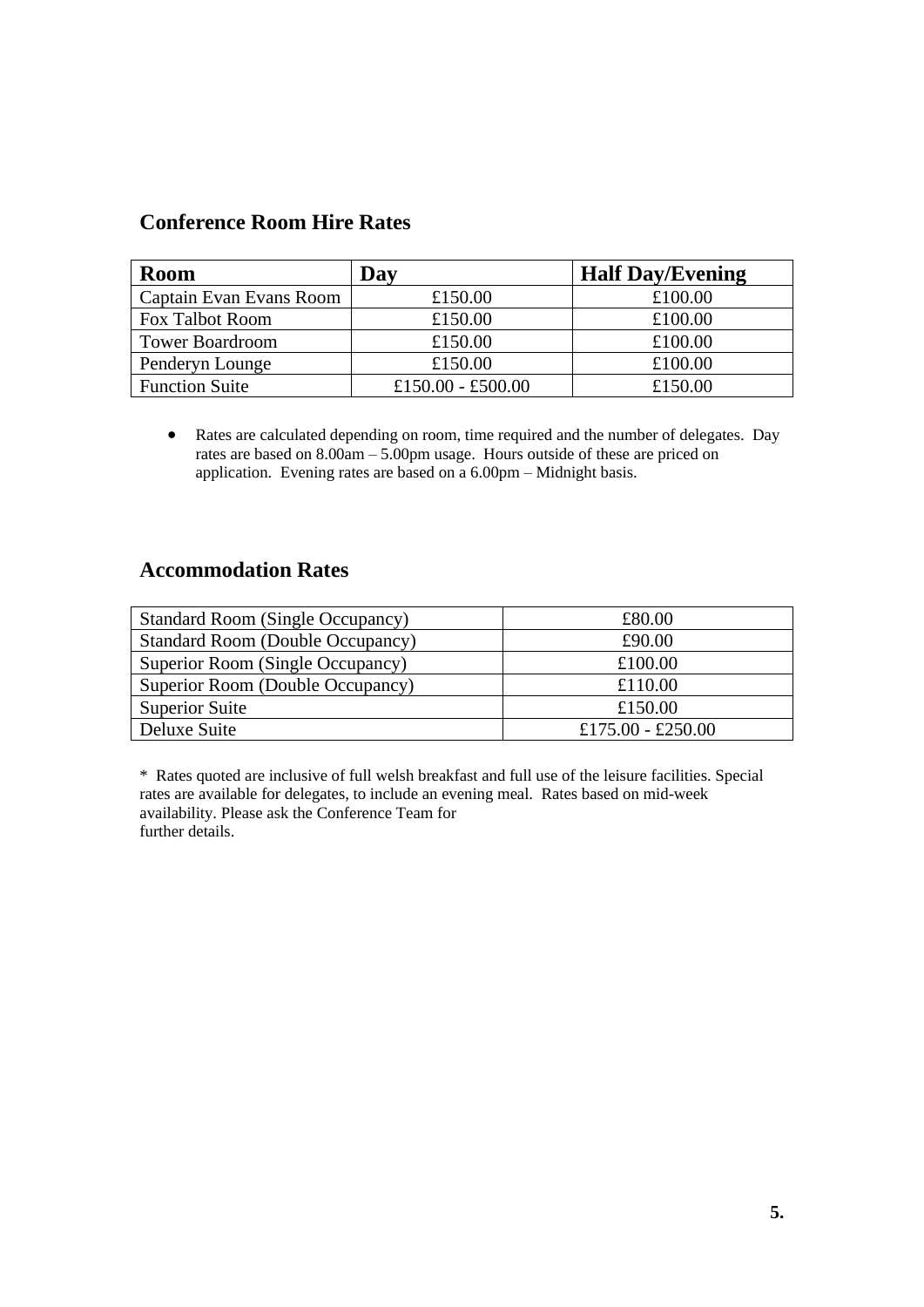## **Our Menu Selection**

For conferences, we offer an extensive selection of menus, which can be tailored to individual business requirements and budgets.

Selections of our lunch menus are enclosed to provide you with a taste of what is available, together with a copy of our buffet selections. We are able to offer bespoke menus and we can tailor make menus for specific requests and requirements. **Please make staff aware of any allergies or dietary requirements as food may contain allergens!**

### **Buffet Menu 1 - Hot Rolls**

**Selection of Hot Meats:** Slow Roast Silverside of Beef Stuffed Pork Loin Welsh Pork Sausages Prime Beef Burgers Vegetarian Burger Vegetarian Sausage Falafel

Served in Assorted Artisan Bread Rolls, with Hand Cut Fries or Spiced Wedges, Garden Salad, and Sauces **£11.50 per delegate**

#### **Buffet Menu 2 - Healthy Option Buffet**

Vegetable Crudites Served with a Salsa dip (v) Bite Size Wraps with Various Fillings (v) Falafel and Houmous and Pita Bread Thai Chicken & Lemon Grass Chicken Strips with Rice Salad Spicy Potato Wedges (v) A Selection of Yoghurts A Selection of Fresh Fruit **£11.50 per delegate**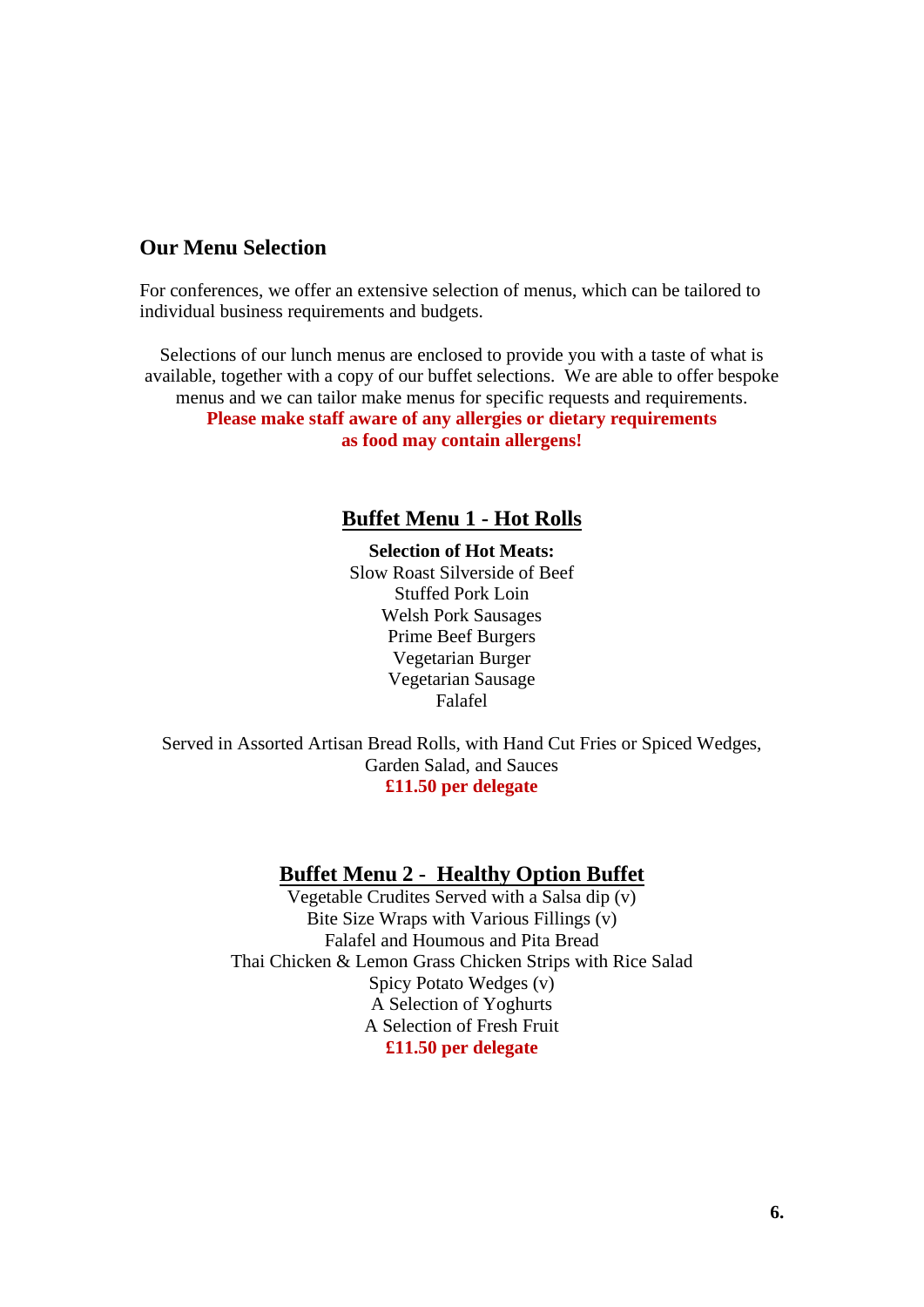#### **Please make staff aware of any allergies or dietary requirements as food may contain allergens!**

## **Buffet Menu 3 – Spud Stop**

Why not opt for a healthy lunch with a Jacket Potato, with a selection of toppings and salad that will appeal to a wide audience of delegates:

> For up to 60 delegates: choose 3 For 61 to 150 delegates: choose 4 For 151 + delegates: choose 5

*(v) Indicates vegetarian option*

- Grated Cheddar Cheese (v)
	- Baked Beans (v)
	- Chilli Con Carne
		- Coleslaw (v)
	- Tuna Mayonnaise
- Soured Cream and Chive (v)
	- Prawn Mayonnaise
		- Chicken Curry
	- Vegetarian Curry
	- **£11.50 per delegate**

## **Buffet Menu 4– Cold Carvery**

*(Choice of two)* **from the selections below:**

Honey Roast Ham Roast Beef Roast Pembrokeshire Turkey

Served with an assortment of salads, Coleslaw, Rice, Pasta, New Potatoes, A Selection of Mixed Green Salads with Fresh Bread Rolls and Hot Potato Wedges, or Hand Cut Fries **£13.50 per delegate**

> **For a two Course Carvery (Main & A Selection of Desserts) £16.50 per delegate**

## **Other Meal Options**

Full Welsh Breakfast including one serving of Tea & Coffee **£10.95 per delegate**

Full Welsh Breakfast including Danish Pastries, Cereals, Toast & Preserves, Fruit Juice & One Serving of Tea & Coffee **£15.00 per delegate**

> Bacon Rolls **£5.50 per delegate**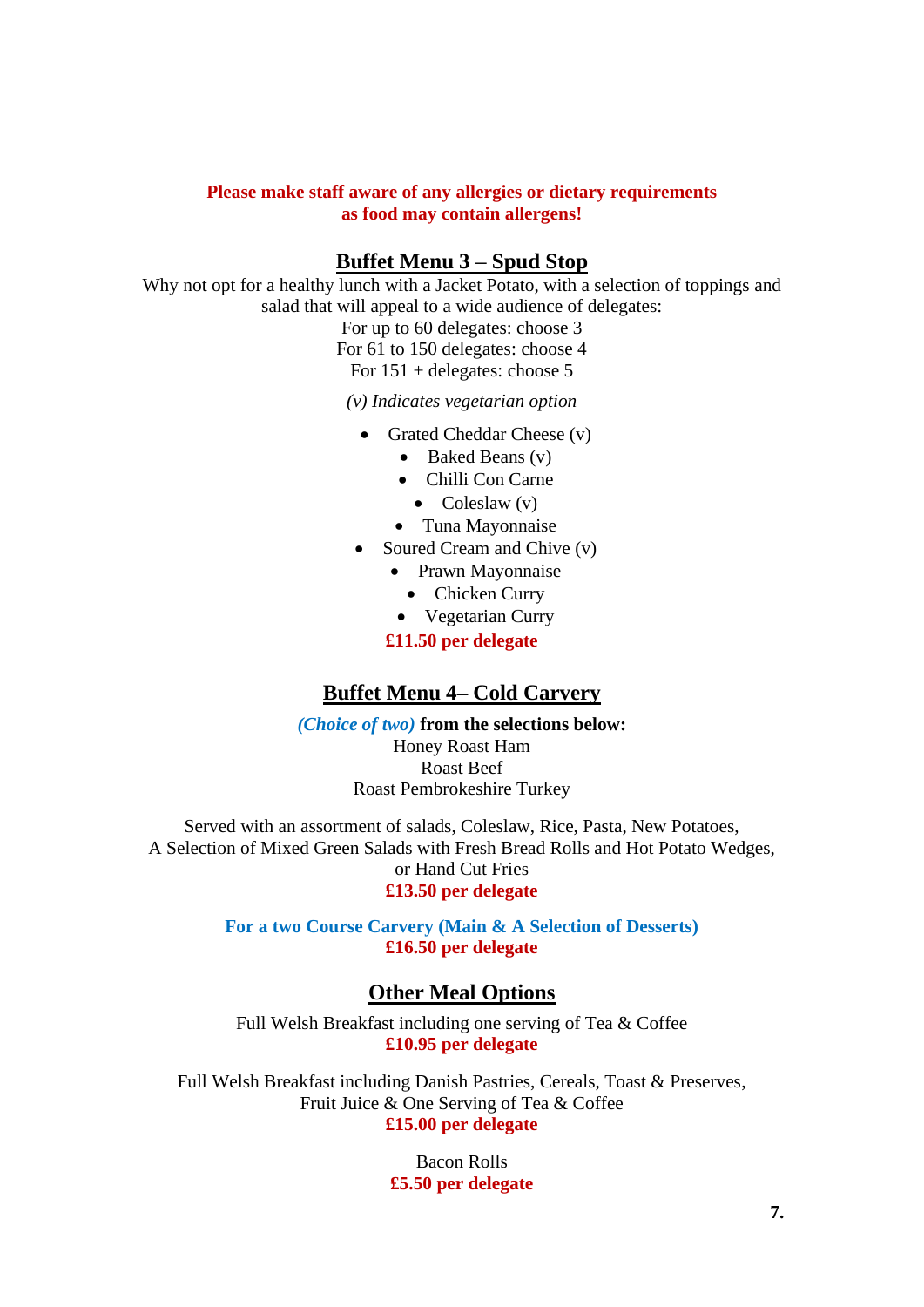**Please make staff aware of any allergies or dietary requirements as food may contain allergens! Conference Set Menu**

*(Served in the restaurant only)*

**One-Course - £13.50 per delegate Two-course - £16.50 per delegate - with a selection of desserts** 

*6oz Chargrilled Sirloin Steak With a creamy Peppercorn Sauce*

*~~~*

*~~~*

*Grilled Garlic & Thyme Chicken served with Tomato, Mushrooms and Hand Cut Chips*

*12oz Gammon Steak served with Egg, Pineapple and Hand Cut Chips*

*~~~*

*Battered or Grilled Fillet of Cod with Lemon infused Butter*

*~~~*

*Towers Chicken Curry with Steamed White Rice & Poppadoms*

*~~~*

*~~~*

*Penne Pasta Arrabiata with Garlic Bread Slice (V)*

**Please make staff aware of any allergies or dietary requirements as food may contain allergens!**

**8.**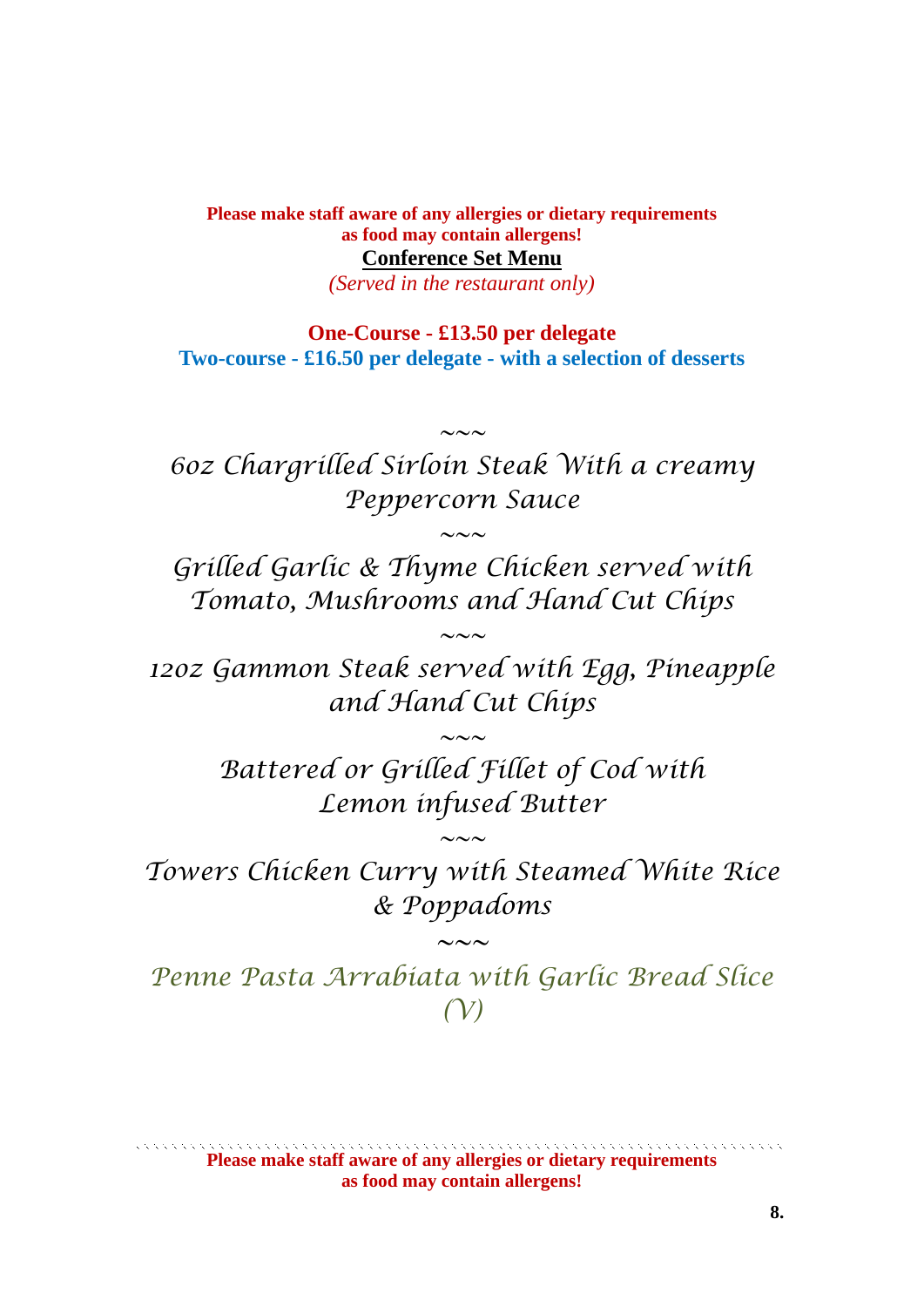#### **Tea/Coffee**

One Serving of Tea/Coffee - £2.00 per delegate Two Servings of Tea/Coffee - £3.75 per delegate Three Servings of Tea/Coffee - £5.50 per delegate Four Servings of Tea/Coffee - £7.25 per delegate

Large Bottles of Still or Sparkling Water - £3.95 Each

Jugs of Squash - £4.00 *(enough for 4 people)* Jugs of Orange Juice - £5.50 *(enough for 4 people)* Bottles of House Wine from - £18.00

#### **Additional Extras**

Pastries - £3.50 per delegate Toast & Preserves - £2.95 per delegate Bacon Rolls - £5.50 per delegate Biscuits – 50p per serving per delegate Welsh Cakes - £1.25 per serving per delegate

#### **Please make staff aware of any allergies or dietary requirements as food may contain allergens!**

### **Business Support Services**

Black & White Photocopies - £0.20 per sheet Colour Photocopies - £0.50 per sheet Fax Service - £0.20 per sheet

The information contained within this brochure is designed to give you an indication of what we are able to offer, but please be aware that the Conference & Events Team at the hotel are available to discuss your individual requirements to ensure that we can provide you with a package that best suits your needs and budget.

#### **Please contact the Conference & Events Team directly at the hotel on 01792 814155, and they will be happy to help you further.**

**Website: [www.thetowershotel.co.uk](http://www.thetowersswanseabay.com/)**